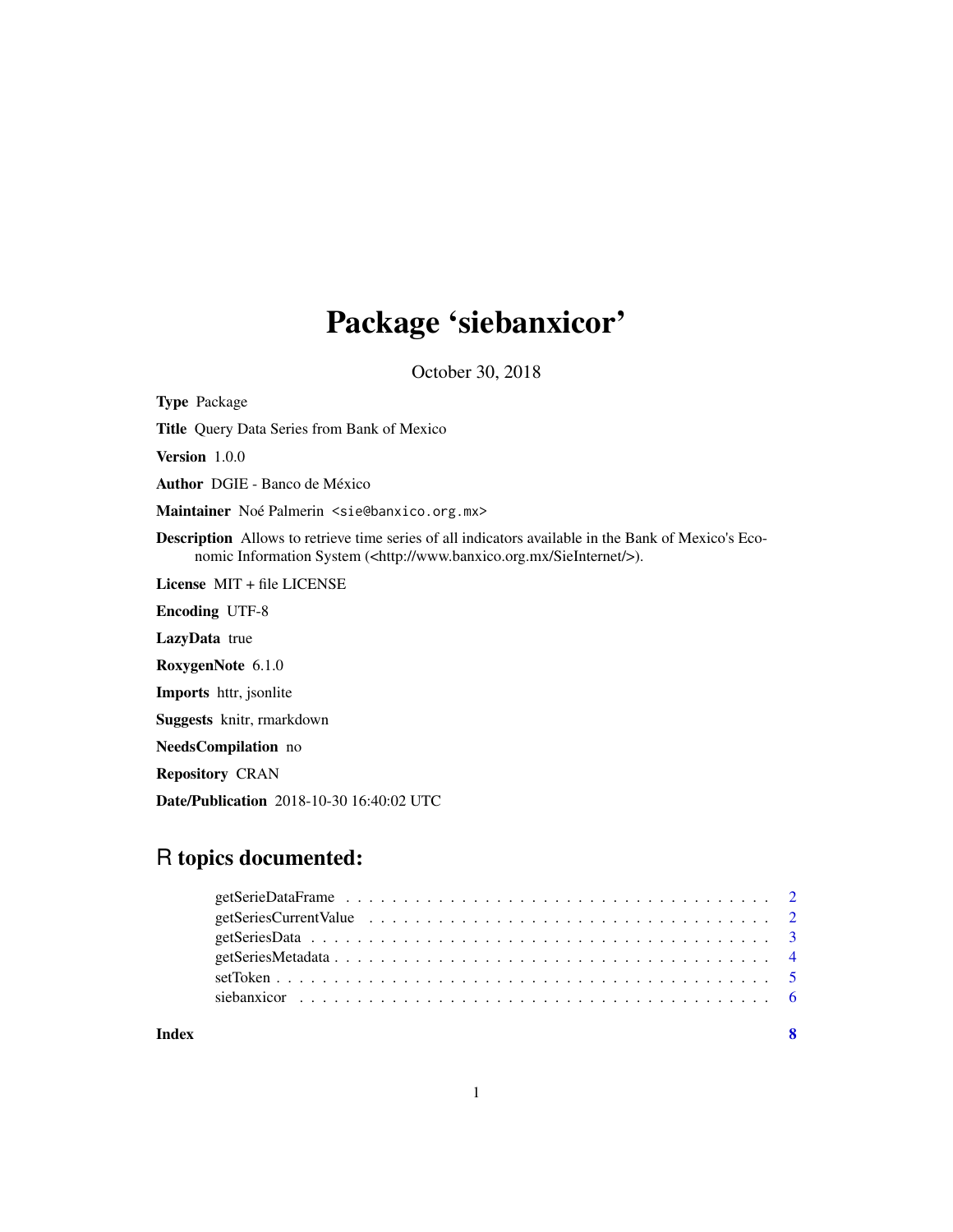<span id="page-1-1"></span><span id="page-1-0"></span>getSerieDataFrame *Get a data.frame from an series Vector*

### Description

This is an utility function, it allows to obtain a data.frame from the vector returned by [getSeriesData](#page-2-1).

#### Usage

```
getSerieDataFrame(series, idSerie)
```
#### Arguments

| series  | A vector containing data series. This is the vector returned by getSeriesData. |
|---------|--------------------------------------------------------------------------------|
| idSerie | A string intentifying the series required, it can only be one.                 |

#### Value

A data.frame containing the required data series.

#### Examples

```
## Not run:
## You need a valid token to run the example
setToken("token")
series <- getSeriesMetadata(c("SF43718","SF46410","SF46407"))
serie <- getSerieDataFrame(series, "SF43718")
## End(Not run)
```
<span id="page-1-2"></span>getSeriesCurrentValue *Time series current value*

#### Description

Recovers last value of the indicated time series (up to 100) from [SIE.](http://www.banxico.org.mx/SieInternet)

#### Usage

getSeriesCurrentValue(series)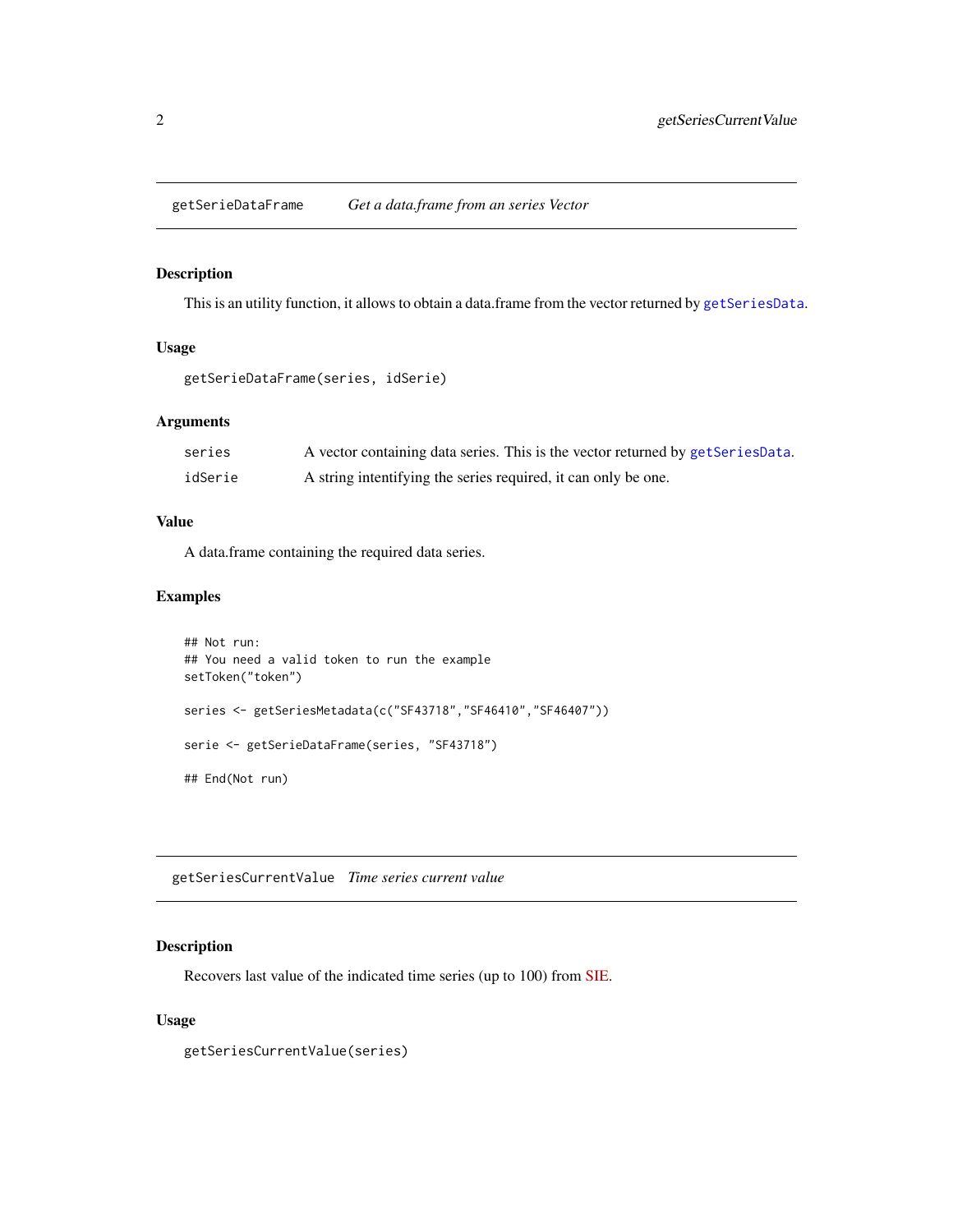#### <span id="page-2-0"></span>getSeriesData 3

#### **Arguments**

series A vector containing idSeries

#### Details

This function queries the last value of each series requested. This value corresponds to the last one published by Banco de México.

The data series are queried throught the [SIE API.](https://www.banxico.org.mx/SieAPIRest) This API requieres that every request is identified by a token. The token can be requested [here.](https://www.banxico.org.mx/SieAPIRest/service/v1/token) Once the query token has been obtained and prior to use any function from this Package, the token must be set in the current query session, using the function [setToken](#page-4-1).

#### Value

A data.frame containing the data series requested.

#### Examples

```
## Not run:
## You need a valid token to run the example
setToken(token)
idSeries <- c("SF43718","SF46410","SF46407")
seriesDataFrame <- getSeriesCurrentValue(idSeries)
serieDataFrame <- getSeriesCurrentValue("SF43718")
## End(Not run)
```
<span id="page-2-1"></span>getSeriesData *Query time series*

#### Description

Recovers data of the indicated time series (up to 100) from [SIE.](http://www.banxico.org.mx/SieInternet)

#### Usage

```
getSeriesData(series, startDate = NULL, endDate = NULL)
```
#### Arguments

| series    | A vector containing idSeries                                                                           |
|-----------|--------------------------------------------------------------------------------------------------------|
| startDate | A string with "yyyy-MM-dd" format. Defines the date on which the period of<br>obtained data starts.    |
| endDate   | A string with "yyyy-MM-dd" format. Defines the date on which the period of<br>obtained data concludes. |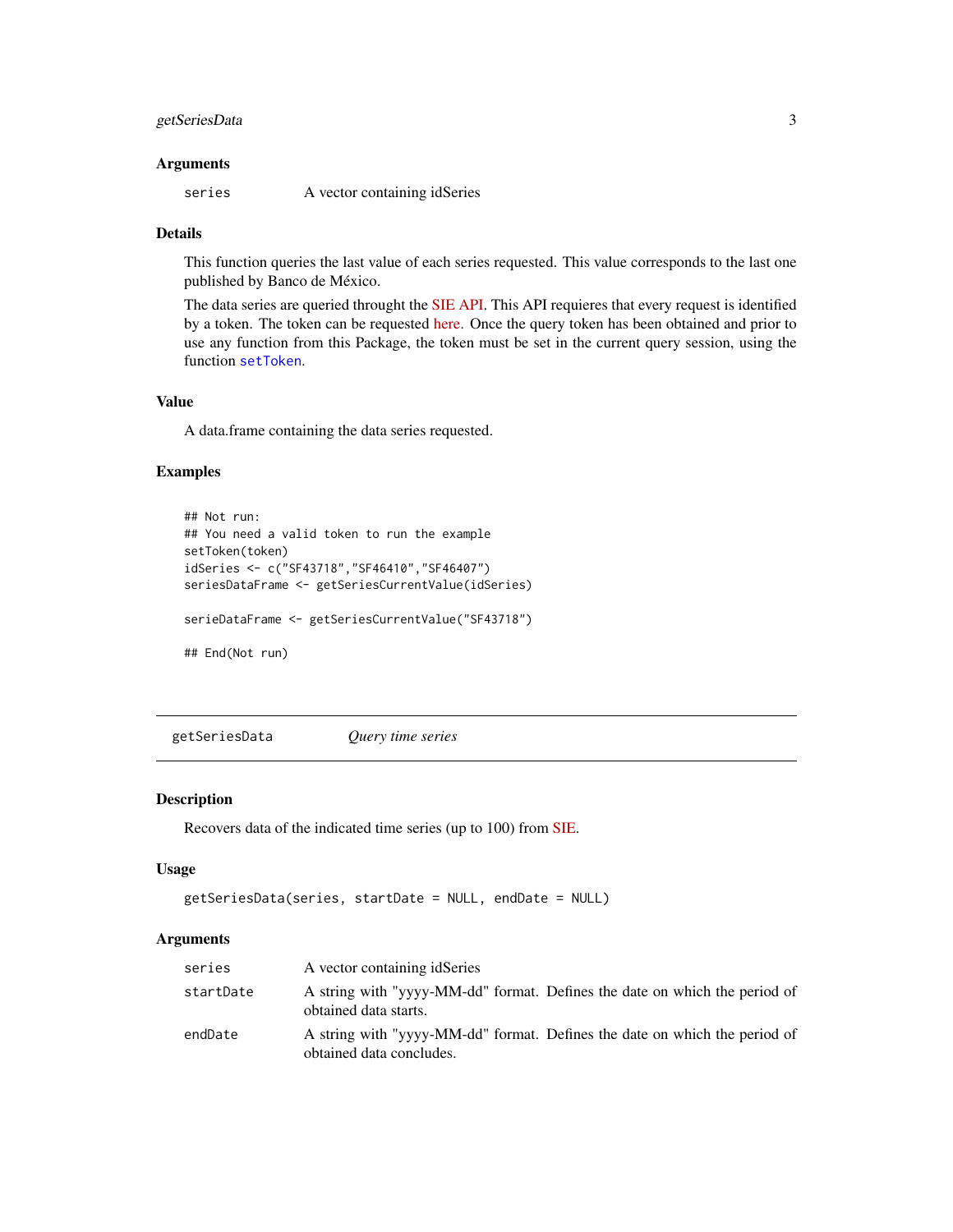#### <span id="page-3-0"></span>Details

The data series are queried throught the [SIE API.](https://www.banxico.org.mx/SieAPIRest) This API requieres that every request is identified by a token. The token can be requested [here.](https://www.banxico.org.mx/SieAPIRest/service/v1/token) Once the query token has been obtained and prior to use any function from this Package, the token must be set in the current query session, using the function [setToken](#page-4-1).

To get a data.frame representing one data series use [getSerieDataFrame](#page-1-1).

#### Value

A vector containing the data series requested.

#### Examples

```
## Not run:
## You need a valid token to run the example
setToken("token")
idSeries <- c("SF43718","SF46410","SF46407")
series <- getSeriesData(idSeries, '2016-01-01','2018-07-12')
serie <- getSeriesData("SF43718")
## End(Not run)
```
<span id="page-3-1"></span>getSeriesMetadata *Query time series metadata*

#### Description

Recovers metadata of the indicated time series (up to 100) from [SIE.](http://www.banxico.org.mx/SieInternet)

#### Usage

```
getSeriesMetadata(series, locale = "en")
```
#### Arguments

| series | A vector containing idSeries.                                                                                     |  |
|--------|-------------------------------------------------------------------------------------------------------------------|--|
| locale | A string defining the language of the metadata. It can be obtained either in<br>English ("en") or Spanish ("es"). |  |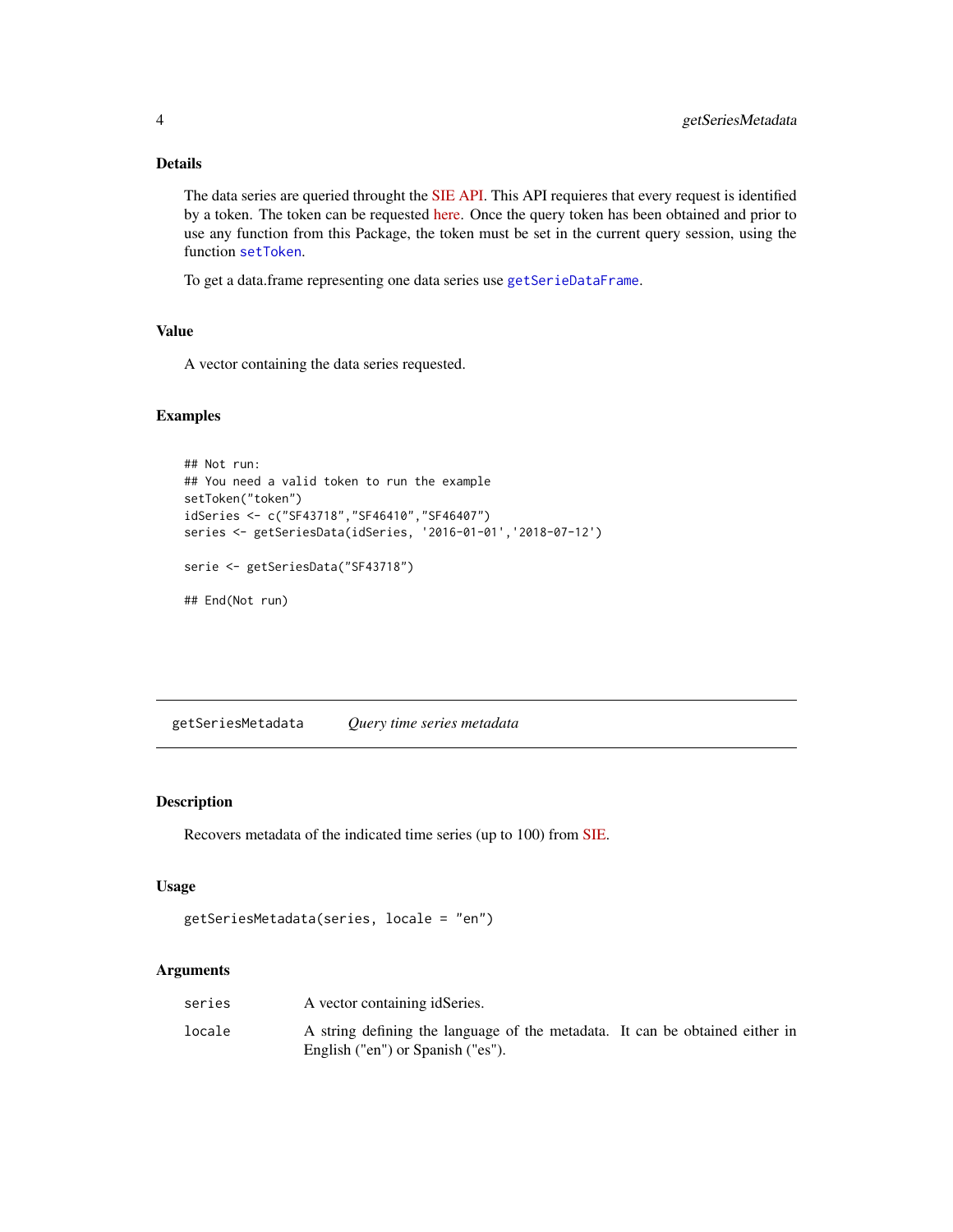#### <span id="page-4-0"></span>setToken 55 SetToken 55 SetToken 55 SetToken 55 SetToken 55 SetToken 55 SetToken 55 SetToken 55 SetToken 55 Set

#### Details

The series metadata are queried throught the [SIE API.](https://www.banxico.org.mx/SieAPIRest) This API requieres that every request is identified by a token. The token can be requested [here.](https://www.banxico.org.mx/SieAPIRest/service/v1/token) Once the query token has been obtained and prior to use any function from this Package, the token must be set in the current query session, using the function [setToken](#page-4-1).

The information can be obtained either in English ("en") or Spanish ("es"), defining the parameter locale. By default the metadata are retrieved in English.

#### Value

A data.frame containing the required metadata.

#### Examples

```
## Not run:
## You need a valid token to run the example
setToken(token)
series <- getSeriesMetadata(c("SF43718","SF46410","SF46407"))
serie <- getSeriesMetadata("SF43718")
## End(Not run)
```
<span id="page-4-1"></span>

setToken *Set the query token*

#### **Description**

Set the token required to query series from [SIE.](http://www.banxico.org.mx/SieInternet)

#### Usage

```
setToken(token)
```
#### Arguments

token A string that corresponds to the query token obtained.

#### Details

This configuration is required prior to any function call pertaining to this package. The [API](https://www.banxico.org.mx/SieAPIRest) used by siebanxicor requires that every request made, be identified by a token. Otherwise the query will be rejected. In order to work properly with this package is necessary to get a token [here.](https://www.banxico.org.mx/SieAPIRest/service/v1/token)

Before any request can be made with other functions, the obtained token must be set.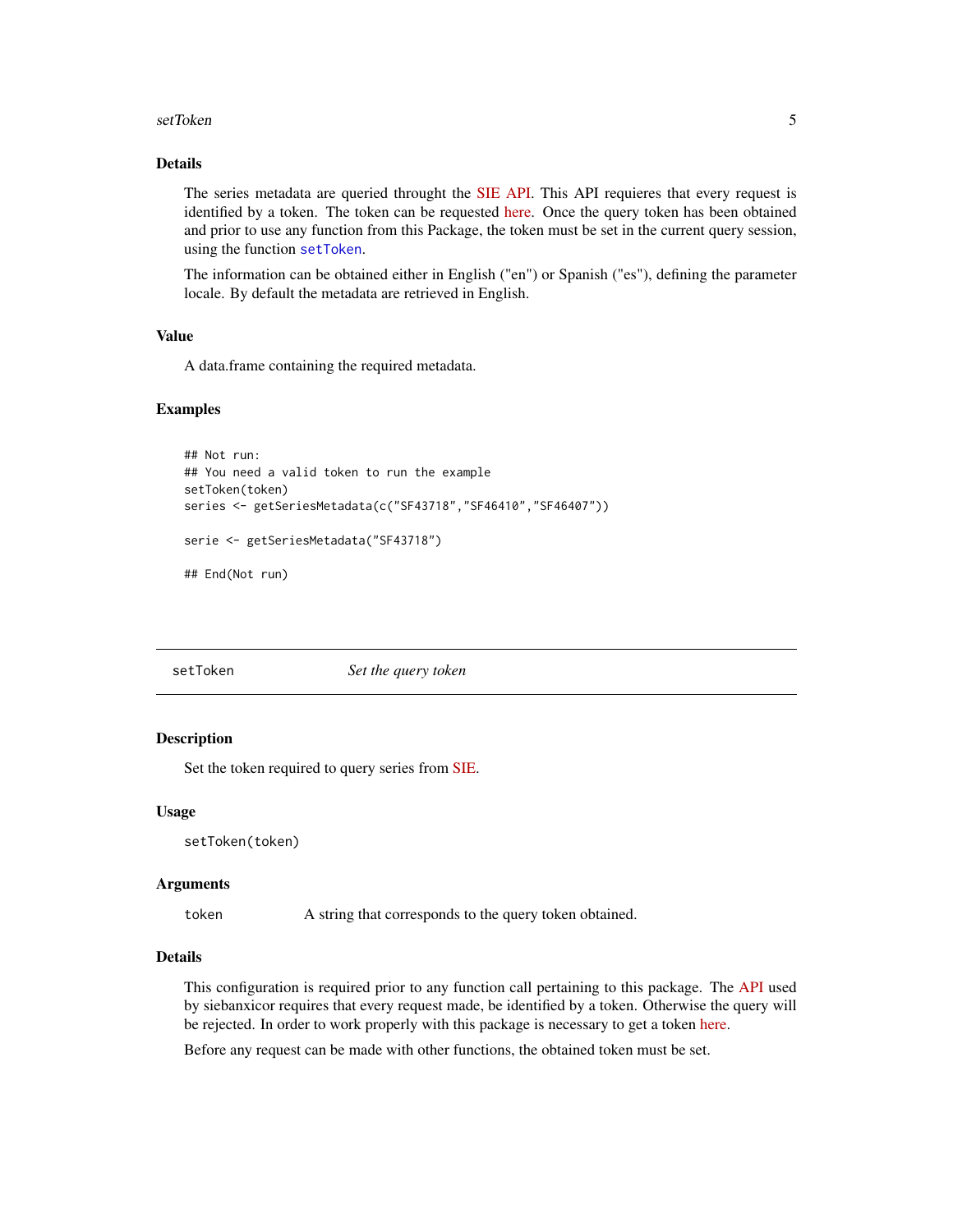#### <span id="page-5-0"></span>Examples

```
# an own token must be obtained
token <- "d4b584b43a1413f56e5abdcc0f9e74db112ce9bb2f1580c80cb252f5a18b30a21"
setToken(token)
```
siebanxicor *Economic information of Banco de México*

#### Description

This package is aimed at querying data series from Banco de México.

#### Details

siebanxicor allows to retrieve the time series of all indicators available in [SIE.](http://www.banxico.org.mx/SieInternet) This tool aims at developers and analysts who seek to make automatic the retrieval of the economic information published by Banco de México.

This package uses the [SIE API](https://www.banxico.org.mx/SieAPIRest) to obtain the data series published. This API requires that every request be identified by a token. This query token can be obtained [here.](https://www.banxico.org.mx/SieAPIRest/service/v1/token) The query token can be used in multiple requests, as long as the query limits are respected [\(more information\)](https://www.banxico.org.mx/SieAPIRest/service/v1/doc/limiteConsultas).

To start using the functions included in this package, is mandatory first to set the token using [setToken](#page-4-1):

```
token <- "d4b584b43a1413f56e5abdcc0f9e74db112ce9bb2f1580c80cb252f5a18b30a21"
setToken(token)
```
The string token is only an example, an own token must be generated in the aforementioned link.

Once the token has been set, the data series can be retrieved using [getSeriesData](#page-2-1):

```
idSeries <- c("SF43718","SF46410","SF46407")
series <- getSeriesData(idSeries)
```
The time period retrieved can be limited using the parameters startDate and endDate. These parameters are strings that represent a date in the format "yyyy-MM-dd". If one of these dates is omitted the entire data are returned.

```
idSeries <- c("SF43718","SF46410","SF46407")
series <- getSeriesData(idSeries, startDate='2016-01-01',endDate='2018-07-12')
```
It is also possible to query only the current value of certain time series. The function [getSeriesCurrentValue](#page-1-2) accomplishes this task: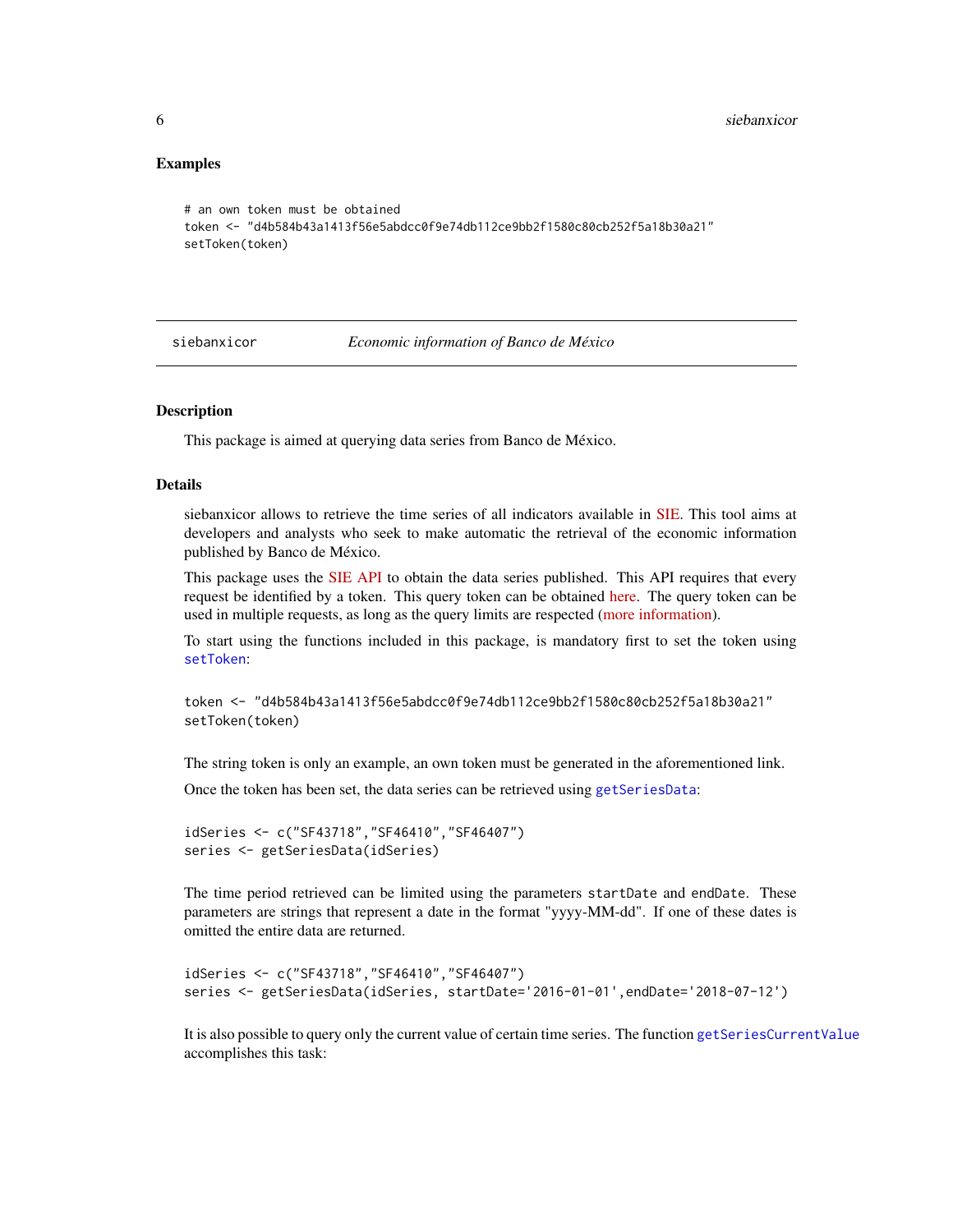#### <span id="page-6-0"></span>siebanxicor 7 anno 2008. Il secondo a control de la contrada de la contrada de la contrada de la contrada de l

```
idSeries <- c("SF43718","SF46410","SF46407")
seriesDataFrame <- getSeriesCurrentValue(idSeries)
serieDataFrame <- getSeriesCurrentValue("SF43718")
```
The value returned is the last one published in SIE.

The series metadata can be queried with the function [getSeriesMetadata](#page-3-1):

```
series <- getSeriesMetadata(c("SF43718","SF46410","SF46407"))
```
The idSeries requiered to use this package can be found in [SIE](http://www.banxico.org.mx/SieInternet) and in the ["Series catalogue"](https://www.banxico.org.mx/SieAPIRest/service/v1/doc/catalogoSeries)